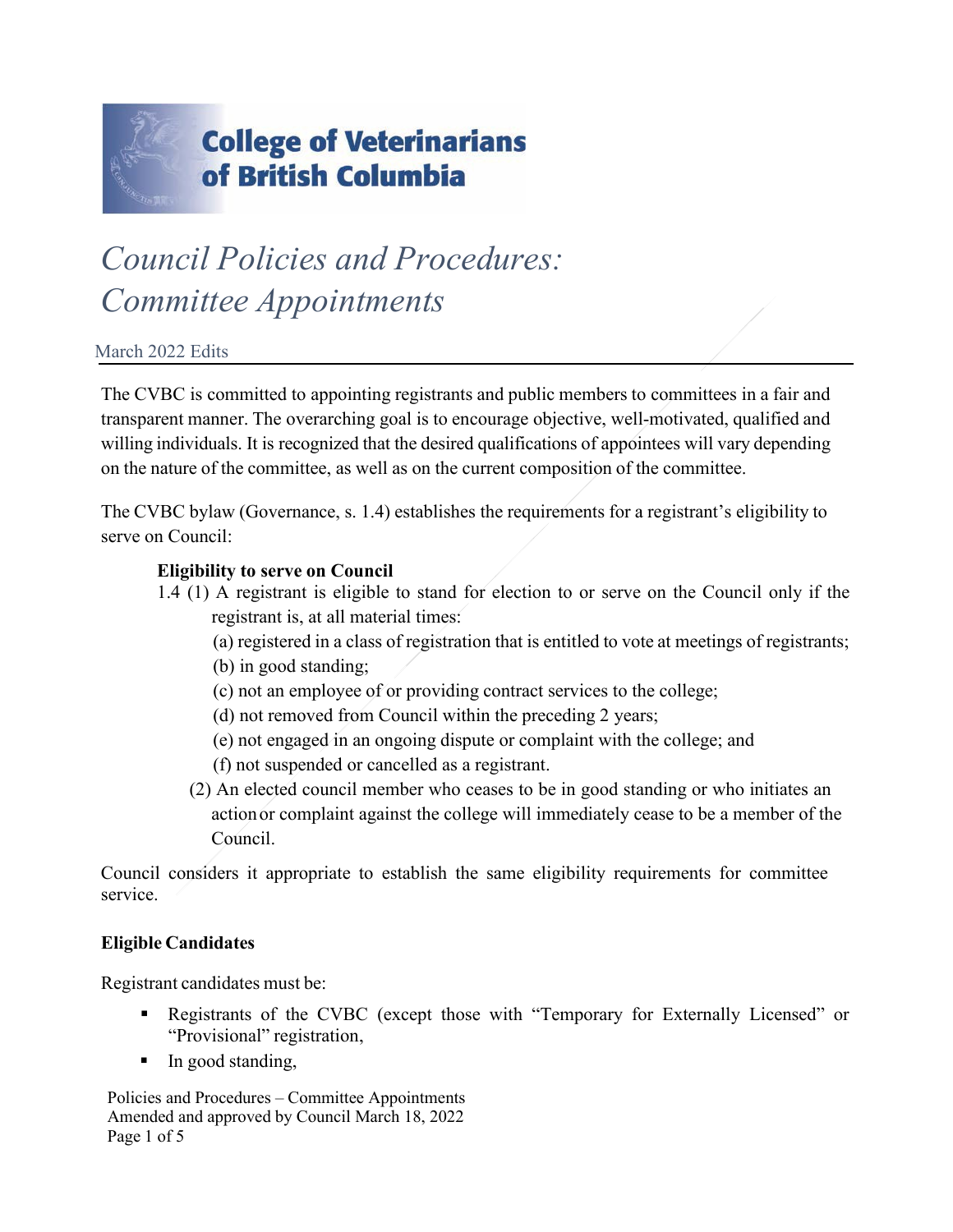- Not in any conflict of interest with the committee's mandate,
- **Possessing training, skills, experience, and attributes which will broaden and enhance the** committee as a whole, and
- Able and willing to participate fully and consistently in meetings, for the purpose of serving the public interest over and above the profession or oneself.

Non-Registrant candidates must be:

- Residents of British Columbia
- Individuals who are neither registrants, former registrants, nor qualified to be a registrant
- Not in any conflict of interest with the committee's mandate, and
- **Possessing training, skills, experience, and attributes which will broaden and enhance the** committee as a whole.
- Able and willing to participate fully and consistently in meetings, for the purpose of serving the public interest over and above the profession or oneself.

Eligible candidates must provide a Committee Member application form and a current resume clearly articulating qualifications and experience.

## **Appointment Protocol**

The process will have 4 steps:

- 1. Call for Candidates
- 2. Consideration of Candidates by Council sub panel (With a preference for one Council Executive, one registrant Council member, and one public Council member)
- 3. Review and approval of proposed candidates by Council
- 4. Appointment of Nominee(s) as Members of a Committee

### **1. Call for Candidates**

Registrant Candidates:

- a) May be canvassed annually, at the time of annual dues andregistration renewal, for general interest in participation by provision of a committee application form at the time of annual registration renewal, allowing the registrant to specify committee(s) of interest.
- b) May be canvassed at any time that a need is identified, either through Council review of Committee lists, through the Registrar's office or by request from a Committee Chair

The Registrar shall maintain a list of interested candidates together with their Committee Candidates Form on file in the Registrar's office.

Policies and Procedures – Committee Appointments Amended and approved by Council March 18, 2022 Page 2 of 5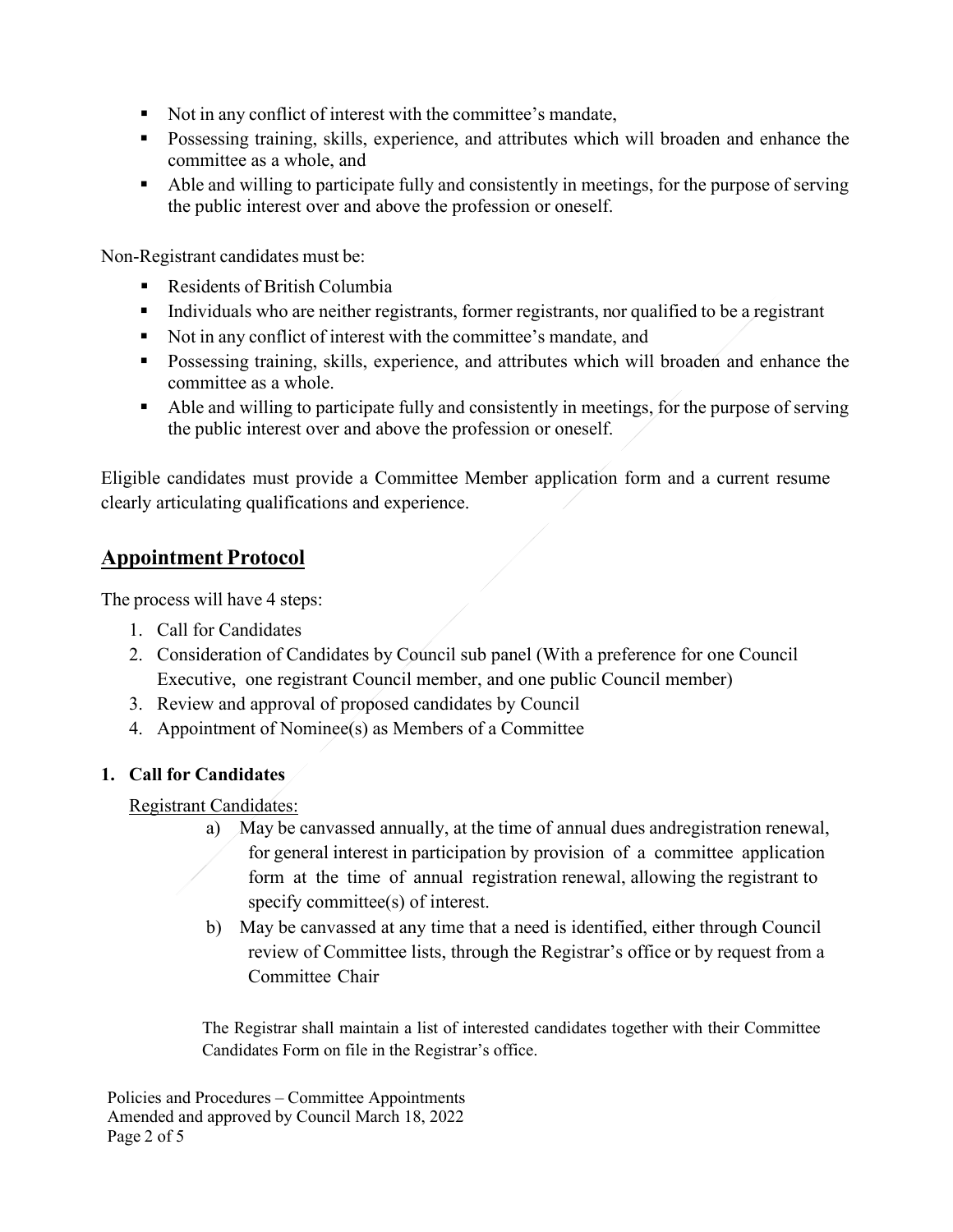The Council sub panel will review and approve a Call for Candidates, which may be undertaken by whatever personal, electronic, or media means that the Council sub panel deems appropriate

#### Non-Registrant Candidates:

- 1) Non-registrant candidates can be canvassed by:
	- a) Placing a notice on the public access side of the CVBC website informing interested non-registrants to contact the Registrar
	- b) Placing a notice on the registrant side of the CVBC website that if any registrants know of interested non-registrants that they should contact the Registrar
	- c) Canvassing other regulatory organizations
	- d) Soliciting applications by whatever personal, electronic, or media means that the Registrar deems appropriate in the event of inadequate response to other means of canvassing.

#### **2. Consideration of Candidates by Council**

When a committee member or members are required, the Registrar will compile the following information to present to Council:

- A. The needs of the committee in question
	- (1) Name of the committee in need of a member
	- (2) Date when vacancy will occur
	- (3) Number of committee members required
	- (4) Whether member(s) need to be a:

(a)Registrant

(b)Non-registrant

- (5) Length of membership term
- (6) Desired qualifications for the new committee member
- (7) Any specific conflicts of interest of concern
- (8) Any training the committee member needs, and
	- (a)Whether the training is necessary before the new member starts doing committee work, or
	- (b)Whether training can be completed at a later date
- (9) General breadth of committee member representation:
	- a) Balanced in regional representation
	- b) Balanced in rural versus urban representation
	- c) Reflective of the profession in BC
	- d) Reflective of the CVBC commitment to diversity, equity and inclusion (E.g. encouraging applications from visible minorities, Indigenous Peoples, persons

Policies and Procedures – Committee Appointments Amended and approved by Council March 18, 2022 Page 3 of 5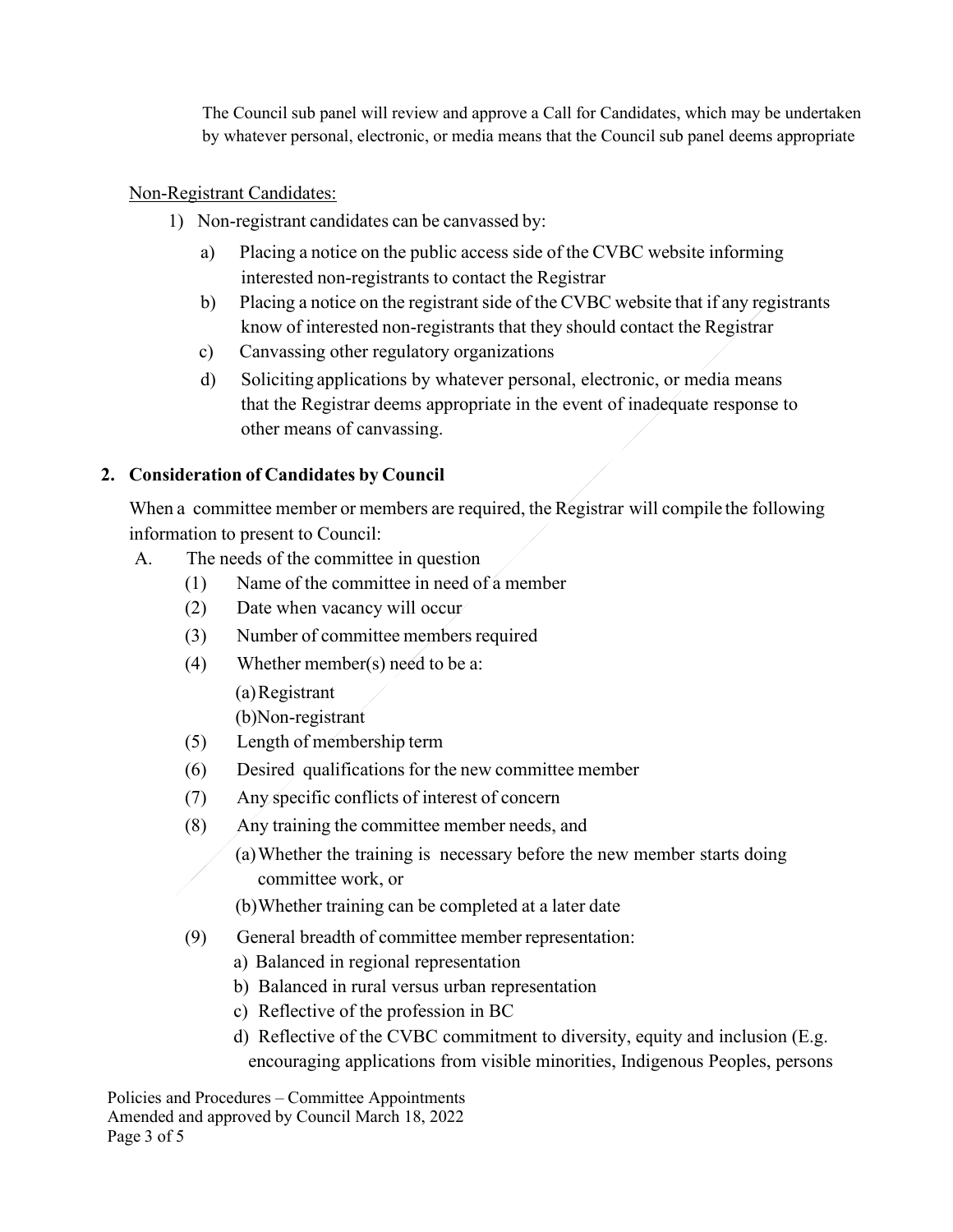with disabilities, persons of diverse sexual orientation, gender identity or expression and others)

- e) Balanced in years of experience representation
- f) Balanced in type of practice
- g) Active practice within 5 years required for registrant candidates
- (10) Other desired/valuable Committee-identified preferences including professional experience or type of practice that would be assets (primarily for non-registrants) as deemed appropriate by the CVBC Committees
- B. A list of the proposed candidates and committees presented by the Council sub panel for Council's consideration, following:
	- (1) The Council sub panel 's review of the criteria for the vacancy that needs to be filled(as outlined above);
	- (2) A review of the candidates by the Council sub panel including general and Committee preferences.

#### **3. Appointment of Nominee(s) as Members of a Committee**

Nominees will be appointed to a committee by the following process:

- A. The Registrar will provide Council with the Council sub panel's proposed nominees including resumes and reference checks, and a summary of qualifications and experience
- B. Committee appointments of a nominee or nominees are made by Council by a simple majority vote.
- C. Committee appointments will be made based on:
	- (1) the Terms of Reference of the Committee,
	- $(2)$  the current specific needs of the Committee as identified by the Committee Chair, Council or the Registrar
	- (3) information on the Committee Application Form
	- (4) any other background information provided.
- D. Council may choose not to make any appointments from the list of nominees if a simple majority consider there are no suitable candidates therein.

If the nominee or nominees are not appointed to the committee by the above method and the committee still requires a member or members, then Council will inform the Registrar. The Registrar may then work with the Council sub panel to either:

- A. Select another nominee or nominees from the candidates on file, or
- B. Undertake a Call for Candidates by whatever personal, electronic, or media means the Registrar deems appropriate.

Policies and Procedures – Committee Appointments Amended and approved by Council March 18, 2022 Page 4 of 5